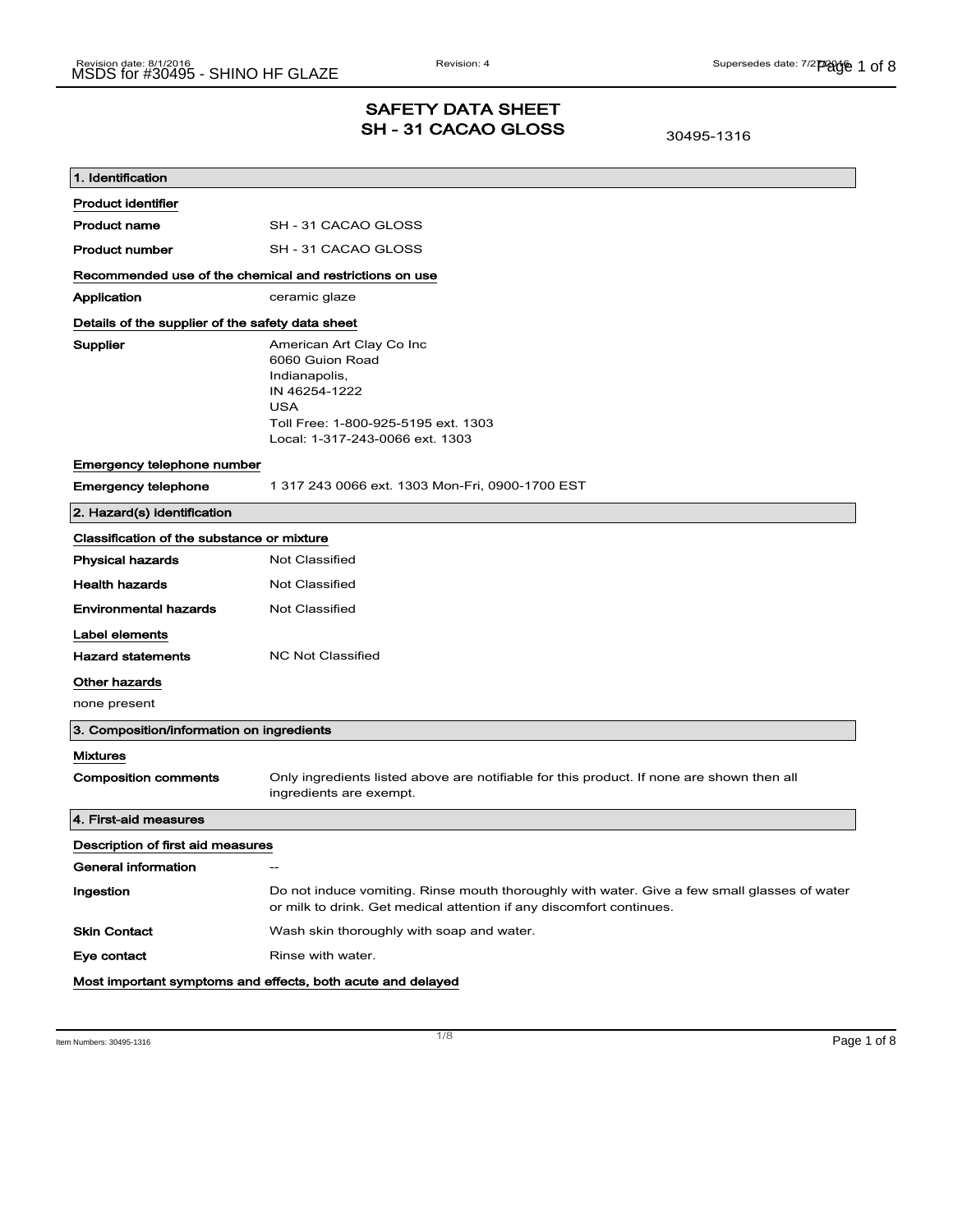|                                                              | <b>SH-31 CACAO GLOSS</b>                                                                                                                                                                                                                                                                                    |  |
|--------------------------------------------------------------|-------------------------------------------------------------------------------------------------------------------------------------------------------------------------------------------------------------------------------------------------------------------------------------------------------------|--|
| Inhalation                                                   | Read Section 2 for any specific precautions associated with this product. In general, breathing<br>any type of dust / mist can and may aggravate irritation of the throat and lungs.                                                                                                                        |  |
| Ingestion                                                    | Read Section 2 for any specific precautions associated with the use of this product. Products<br>with specific warnings about ingestion will give guidance there.                                                                                                                                           |  |
| <b>Skin contact</b>                                          | Read Section 2 for any specific precautions associated with the use of this product. In general<br>most ceramic glazes, clays and special products will tend to have a drying effect on the skin<br>and may cause some sensitivity to users with sensitive skin.                                            |  |
| Eye contact                                                  | Read Section 2 for any specific precautions associated with the use of this product. In general<br>most ceramic and special products contain materials that maybe abrasive to eyes. Keeping<br>materials from contacting the eyes is prudent. If contact does occur, flush with clean water, do<br>not rub. |  |
|                                                              | Indication of immediate medical attention and special treatment needed                                                                                                                                                                                                                                      |  |
| Notes for the doctor                                         | Treat symptomatically.                                                                                                                                                                                                                                                                                      |  |
| 5. Fire-fighting measures                                    |                                                                                                                                                                                                                                                                                                             |  |
| <b>Extinguishing media</b>                                   |                                                                                                                                                                                                                                                                                                             |  |
| Suitable extinguishing media                                 | Use fire-extinguishing media suitable for the surrounding fire.                                                                                                                                                                                                                                             |  |
| Special hazards arising from the substance or mixture        |                                                                                                                                                                                                                                                                                                             |  |
| Specific hazards                                             | The product is not believed to present a hazard due to its physical nature.                                                                                                                                                                                                                                 |  |
| Advice for firefighters                                      |                                                                                                                                                                                                                                                                                                             |  |
| Special protective equipment<br>for firefighters             | Use protective equipment appropriate for surrounding materials.                                                                                                                                                                                                                                             |  |
| 6. Accidental release measures                               |                                                                                                                                                                                                                                                                                                             |  |
|                                                              | Personal precautions, protective equipment and emergency procedures                                                                                                                                                                                                                                         |  |
| Personal precautions                                         | For personal protection, see Section 8.                                                                                                                                                                                                                                                                     |  |
| <b>Environmental precautions</b>                             |                                                                                                                                                                                                                                                                                                             |  |
| <b>Environmental precautions</b>                             | Please read Section 2 completely. If any environmental warnings such as; H411 or H412 are<br>listed in Section 2, please use appropriate procedures when disposing of product and<br>container. Do not put materials into waterways or sewers.                                                              |  |
| Methods and material for containment and cleaning up         |                                                                                                                                                                                                                                                                                                             |  |
| Methods for cleaning up                                      | Collect spillage for reclamation or absorb in vermiculite, dry sand or similar material                                                                                                                                                                                                                     |  |
| Reference to other sections                                  | For waste disposal, see Section 13. For personal protection, see Section 8.                                                                                                                                                                                                                                 |  |
| 7. Handling and storage                                      |                                                                                                                                                                                                                                                                                                             |  |
| Precautions for safe handling                                |                                                                                                                                                                                                                                                                                                             |  |
| Usage precautions                                            | Read label before use. Do not eat, drink or smoke when using this product. Good personal<br>hygiene procedures should be implemented. Wash hands and any other contaminated areas<br>of the body with soap and water before leaving the work site.                                                          |  |
| Conditions for safe storage, including any incompatibilities |                                                                                                                                                                                                                                                                                                             |  |
| Storage precautions                                          | Store in tightly-closed, original container in a dry and cool place.                                                                                                                                                                                                                                        |  |
| Specific end uses(s)                                         |                                                                                                                                                                                                                                                                                                             |  |
| Specific end use(s)                                          | The identified uses for this product are detailed in Section 1.2.                                                                                                                                                                                                                                           |  |

Item Numbers: 30495-1316 **Page 2 of 8**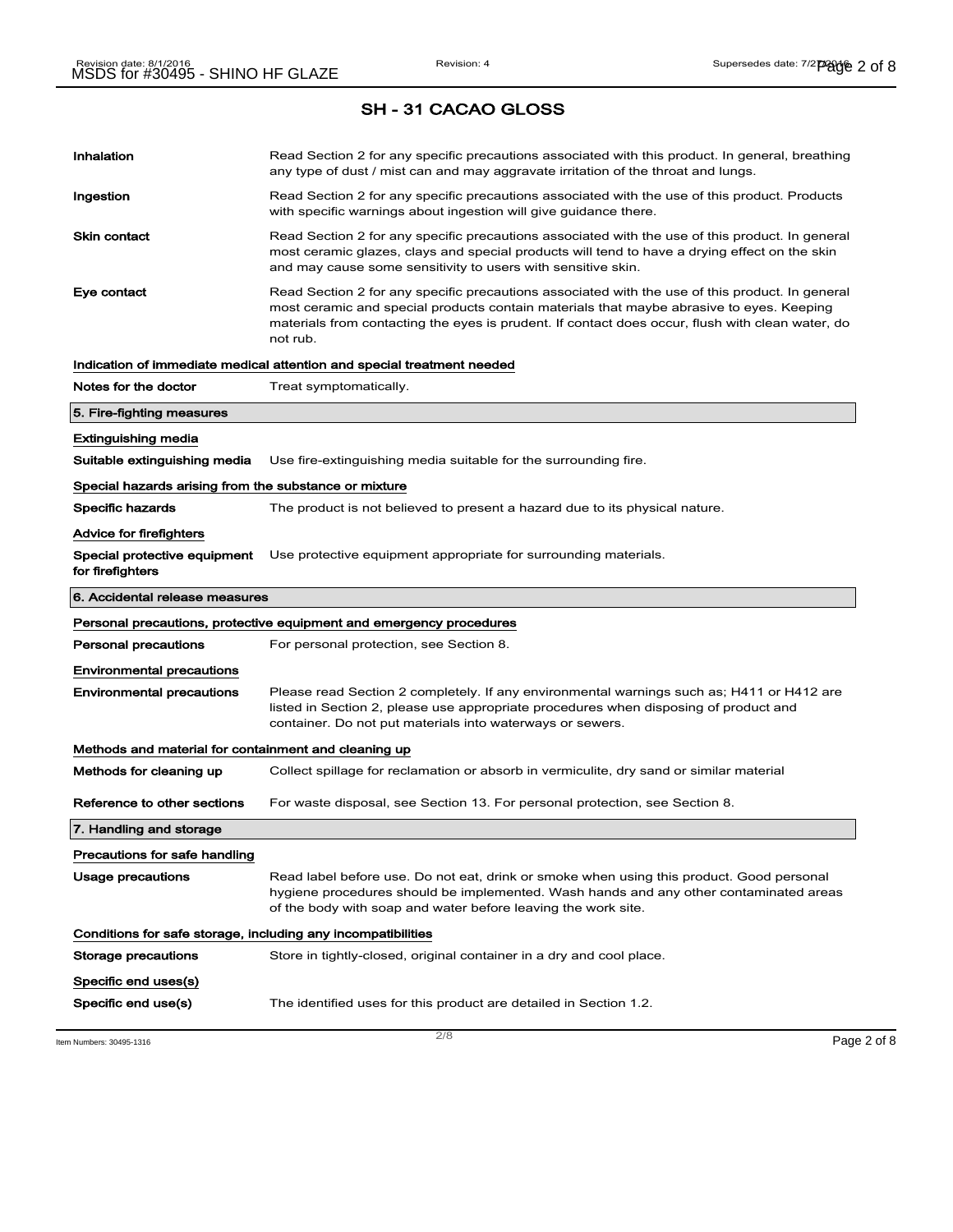| 8. Exposure Controls/personal protection |                                                                                                                                                                                                                      |
|------------------------------------------|----------------------------------------------------------------------------------------------------------------------------------------------------------------------------------------------------------------------|
| <b>Control parameters</b>                |                                                                                                                                                                                                                      |
| Ingredient comments                      | Only ingredients listed n Section 3 are notifiable for this product. If none are shown then all<br>ingredients are exempt.                                                                                           |
| <b>Exposure controls</b>                 |                                                                                                                                                                                                                      |
| Appropriate engineering<br>controls      | No specific ventilations requirements unless the "FAN" pictogram is shown above or specified<br>in Section 2.                                                                                                        |
| Eye/face protection                      | No specific eye protection required unless the "EYE PROTECTION" pictogram is shown<br>above or specified in Section 2.                                                                                               |
| <b>Hand protection</b>                   | No specific hand protection required unless the "HAND PROTECTION" pictogram is shown<br>above or specified in Section 2.                                                                                             |
| Hygiene measures                         | Using good personal hygiene practices is always appropriate. Keeping a clean work space,<br>cleaning up properly when done, and not eating, drinking or smoking when using this product.                             |
| <b>Respiratory protection</b>            | No specific respiratory protection required unless the "RESPIRATOR" pictogram is shown<br>above or specified in Section 2. Using the appropriate certified protection for the operation is<br>important if required. |

9. Physical and Chemical Properties

### Information on basic physical and chemical properties

| Appearance                                      | Colored liquid.           |
|-------------------------------------------------|---------------------------|
| Color                                           | Various colors.           |
| Odor                                            | Almost odorless.          |
| <b>Odor threshold</b>                           | No information available. |
| рH                                              | $6 - 8$                   |
| <b>Melting point</b>                            | No information available. |
| Initial boiling point and range                 | No information available. |
| Flash point                                     | No information available. |
| <b>Evaporation rate</b>                         | No information available. |
| Flammability (solid, gas)                       | No information available. |
| Upper/lower flammability or<br>explosive limits | No information available. |
| Vapor pressure                                  | No information available. |
| <b>Relative density</b>                         | Greater than 1.0          |
| Solubility(ies)                                 | Not applicable.           |
| <b>Partition coefficient</b>                    | No information available. |
| Auto-ignition temperature                       | Not applicable.           |
| <b>Decomposition Temperature</b>                | No information available. |
| <b>Viscosity</b>                                | No information available. |
| <b>Explosive properties</b>                     | none                      |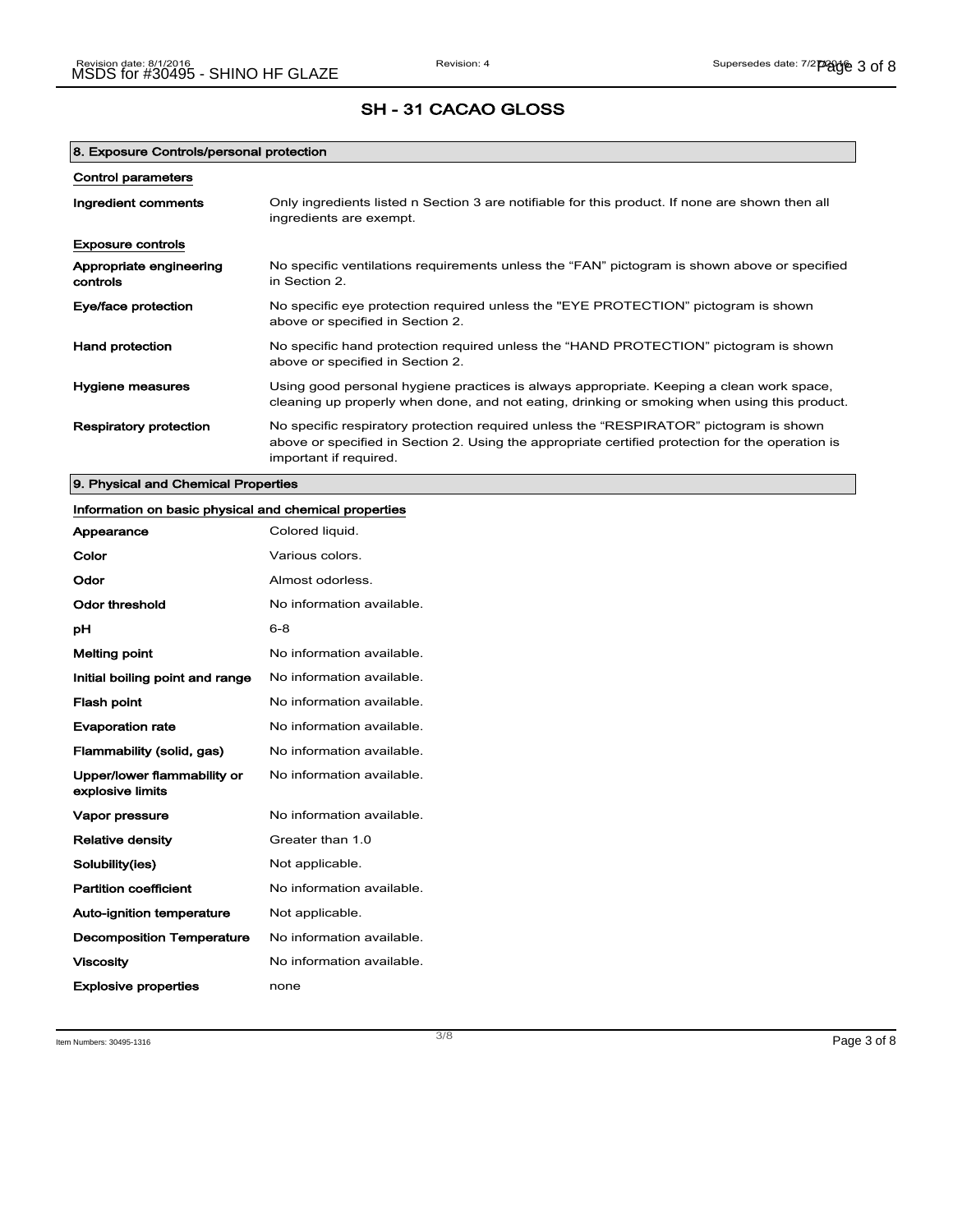| Oxidizing properties                                                        | none                                                                                                                                                                                                                                           |
|-----------------------------------------------------------------------------|------------------------------------------------------------------------------------------------------------------------------------------------------------------------------------------------------------------------------------------------|
| Other information                                                           | Not applicable.                                                                                                                                                                                                                                |
| 10. Stability and reactivity                                                |                                                                                                                                                                                                                                                |
| Reactivity                                                                  | There are no known reactivity hazards associated with this product.                                                                                                                                                                            |
| <b>Stability</b>                                                            | No particular stability concerns.                                                                                                                                                                                                              |
| Possibility of hazardous<br>reactions                                       | None known.                                                                                                                                                                                                                                    |
| Conditions to avoid                                                         | None known.                                                                                                                                                                                                                                    |
| <b>Materials to avoid</b>                                                   | None known.                                                                                                                                                                                                                                    |
| Hazardous decomposition<br>products                                         | None known.                                                                                                                                                                                                                                    |
| 11. Toxicological information                                               |                                                                                                                                                                                                                                                |
| Information on toxicological effects                                        |                                                                                                                                                                                                                                                |
| <b>Toxicological effects</b>                                                | Please read Section 2 thoroughly to understand the toxicological risks, (if any) and<br>precautions for safe use (if any).                                                                                                                     |
| Acute toxicity - oral                                                       |                                                                                                                                                                                                                                                |
| ATE oral (mg/kg)                                                            | 32,679.74                                                                                                                                                                                                                                      |
| Acute toxicity - inhalation<br><b>ATE inhalation (dusts/mists)</b><br>mg/l) | 98.04                                                                                                                                                                                                                                          |
| Skin corrosion/irritation                                                   |                                                                                                                                                                                                                                                |
| <b>Skin sensitization</b><br><b>Skin sensitization</b>                      | Based on available data the classification criteria are not met.                                                                                                                                                                               |
| Eye contact                                                                 | May cause temporary eye irritation.                                                                                                                                                                                                            |
| 12. Ecological Information                                                  |                                                                                                                                                                                                                                                |
| Ecotoxicity                                                                 | Please read Section 2 completely. If any environmental warnings such as; H411 or H412 are<br>listed in Section 2, please use appropriate procedures when disposing of product and<br>container. Do not put materials into waterways or sewers. |
| <b>Toxicity</b>                                                             |                                                                                                                                                                                                                                                |
| <b>Toxicity</b>                                                             | Please read Section 2 completely. If any environmental warnings such as; H411 or H412 are<br>listed in Section 2, please use appropriate procedures when disposing of product and<br>container. Do not put materials into waterways or sewers. |
| Persistence and degradability                                               |                                                                                                                                                                                                                                                |
| Persistence and degradability                                               | No data available.                                                                                                                                                                                                                             |
| Biodegradation                                                              | Not inherently biodegradable.                                                                                                                                                                                                                  |
| <b>Bioaccumulative potential</b>                                            |                                                                                                                                                                                                                                                |

Item Numbers: 30495-1316  $\overline{a}$   $\overline{a}$   $\overline{a}$   $\overline{b}$   $\overline{c}$   $\overline{d}$   $\overline{d}$   $\overline{b}$   $\overline{e}$   $\overline{a}$   $\overline{b}$   $\overline{c}$   $\overline{c}$   $\overline{a}$   $\overline{c}$   $\overline{c}$   $\overline{c}$   $\overline{c}$   $\overline{c}$   $\overline{c}$   $\overline{c}$   $\overline{c}$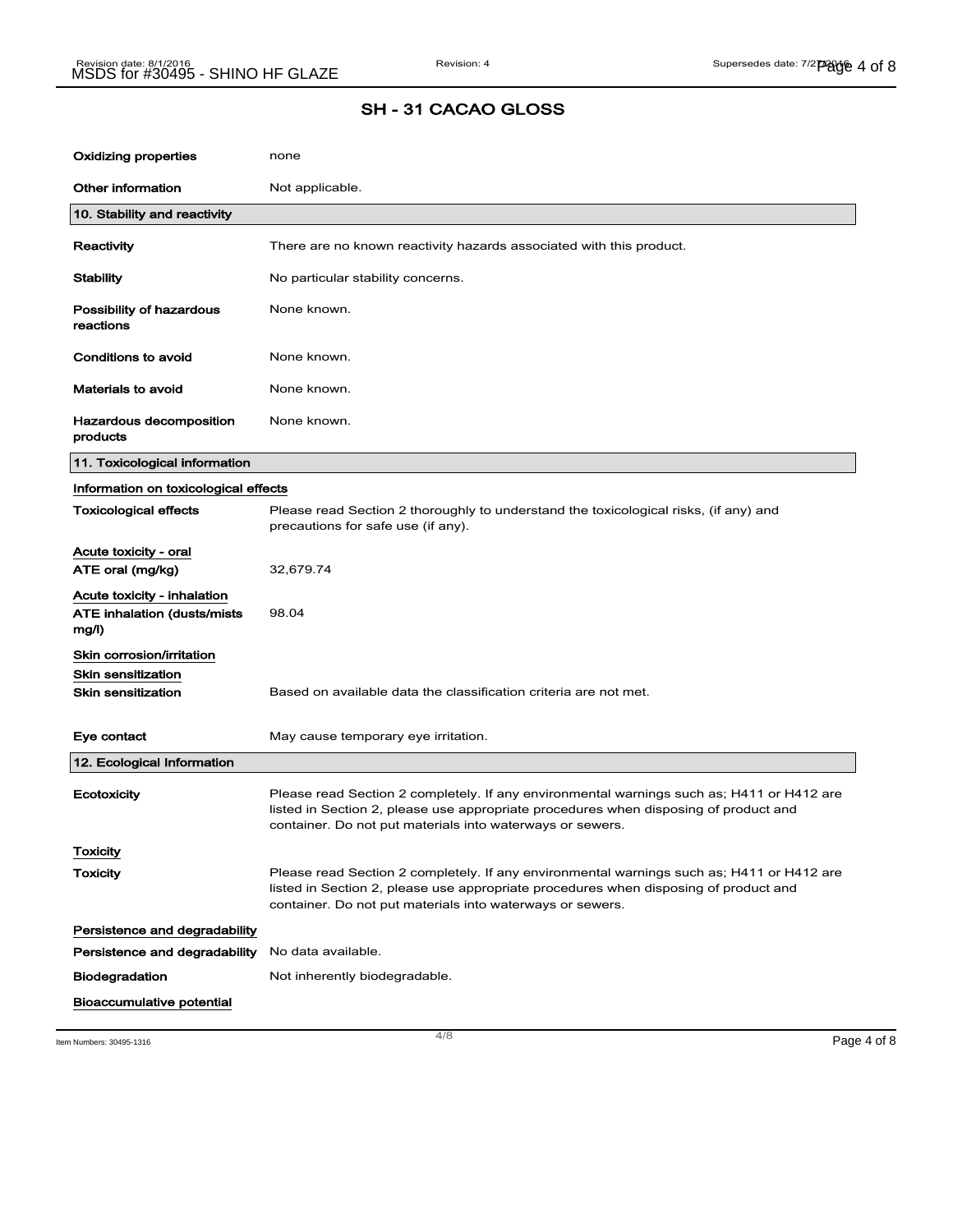| <b>Partition coefficient</b>                                                                                                                                                                        | No information available.                                                                                                                                                                    |  |
|-----------------------------------------------------------------------------------------------------------------------------------------------------------------------------------------------------|----------------------------------------------------------------------------------------------------------------------------------------------------------------------------------------------|--|
| Mobility in soil                                                                                                                                                                                    |                                                                                                                                                                                              |  |
| <b>Mobility</b>                                                                                                                                                                                     | Semi-mobile.                                                                                                                                                                                 |  |
| Results of PBT and vPvB assessment                                                                                                                                                                  |                                                                                                                                                                                              |  |
| Results of PBT and vPvB<br>assessment                                                                                                                                                               | This product does not contain any substances classified as PBT or vPvB.                                                                                                                      |  |
| Other adverse effects                                                                                                                                                                               |                                                                                                                                                                                              |  |
| Other adverse effects                                                                                                                                                                               | None known.                                                                                                                                                                                  |  |
| 13. Disposal considerations                                                                                                                                                                         |                                                                                                                                                                                              |  |
| Waste treatment methods                                                                                                                                                                             |                                                                                                                                                                                              |  |
| General information                                                                                                                                                                                 | Dispose of waste product or used containers in accordance with local regulations When<br>handling waste, the safety precautions applying to handling of the product should be<br>considered. |  |
| 14. Transport information                                                                                                                                                                           |                                                                                                                                                                                              |  |
| General                                                                                                                                                                                             | The product is not covered by international regulations on the transport of dangerous goods<br>(IMDG, IATA, DoT).                                                                            |  |
| <b>UN Number</b>                                                                                                                                                                                    |                                                                                                                                                                                              |  |
| Not applicable.                                                                                                                                                                                     |                                                                                                                                                                                              |  |
| UN proper shipping name                                                                                                                                                                             |                                                                                                                                                                                              |  |
| Not applicable.                                                                                                                                                                                     |                                                                                                                                                                                              |  |
| Transport hazard class(es)                                                                                                                                                                          |                                                                                                                                                                                              |  |
| No transport warning sign required.                                                                                                                                                                 |                                                                                                                                                                                              |  |
| Packing group                                                                                                                                                                                       |                                                                                                                                                                                              |  |
| Not applicable.                                                                                                                                                                                     |                                                                                                                                                                                              |  |
| <b>Environmental hazards</b>                                                                                                                                                                        |                                                                                                                                                                                              |  |
| <b>Environmentally Hazardous Substance</b>                                                                                                                                                          |                                                                                                                                                                                              |  |
| Please refer to Section 2 for any environmental hazards associated with this product. If H411/H412 warnings are shown then<br>please verify packaging and labeling requirements for larger volumes. |                                                                                                                                                                                              |  |
| Special precautions for user                                                                                                                                                                        |                                                                                                                                                                                              |  |
| Not applicable.                                                                                                                                                                                     |                                                                                                                                                                                              |  |
| <b>Transport in bulk according to</b> Not applicable.<br>Annex II of MARPOL 73/78<br>and the IBC Code                                                                                               |                                                                                                                                                                                              |  |

15. Regulatory information

International Regulations

### US State Regulations

#### California Proposition 65 Carcinogens and Reproductive Toxins

None of the ingredients are listed or exempt.

 $\overline{\phantom{a}}$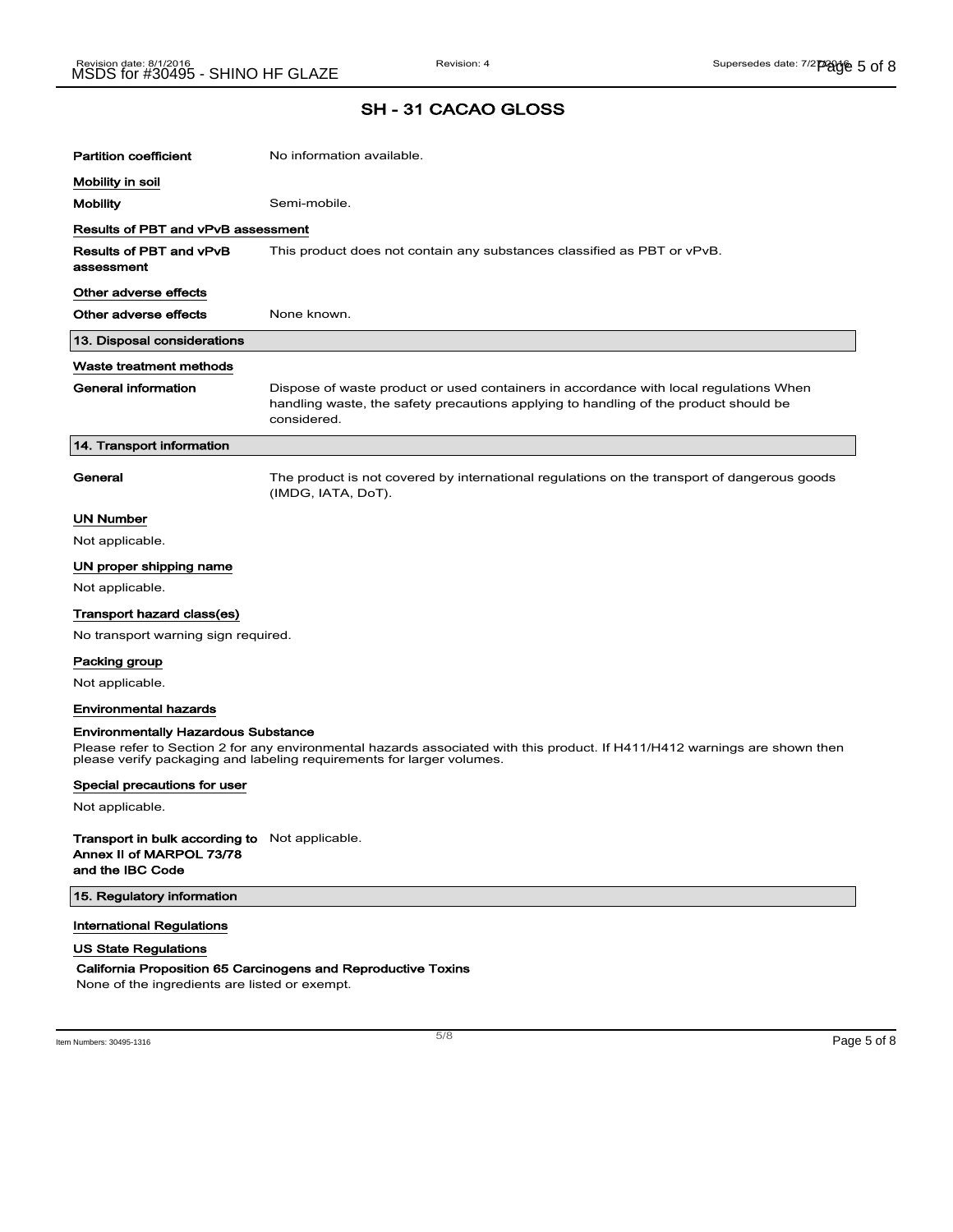### Massachusetts "Right To Know" List

2-aminoethanol  $1%$ Hydrated Aluminium Silicate 1-5% red iron oxide 1-5% aluminium oxide 1-5% silica 10-30% calcium carbonate and dolomite 10-30%

#### Rhode Island "Right To Know" List

2-aminoethanol <1% Hydrated Aluminium Silicate 1-5% red iron oxide 1-5% aluminium oxide 1-5% silica 10-30% calcium carbonate and dolomite 10-30%

#### Minnesota "Right To Know" List

2-aminoethanol  $1%$ Hydrated Aluminium Silicate 1-5% red iron oxide 1-5% aluminium oxide 1-5% silica 10-30% calcium carbonate and dolomite 10-30%

### New Jersey "Right To Know" List

2-aminoethanol  $1%$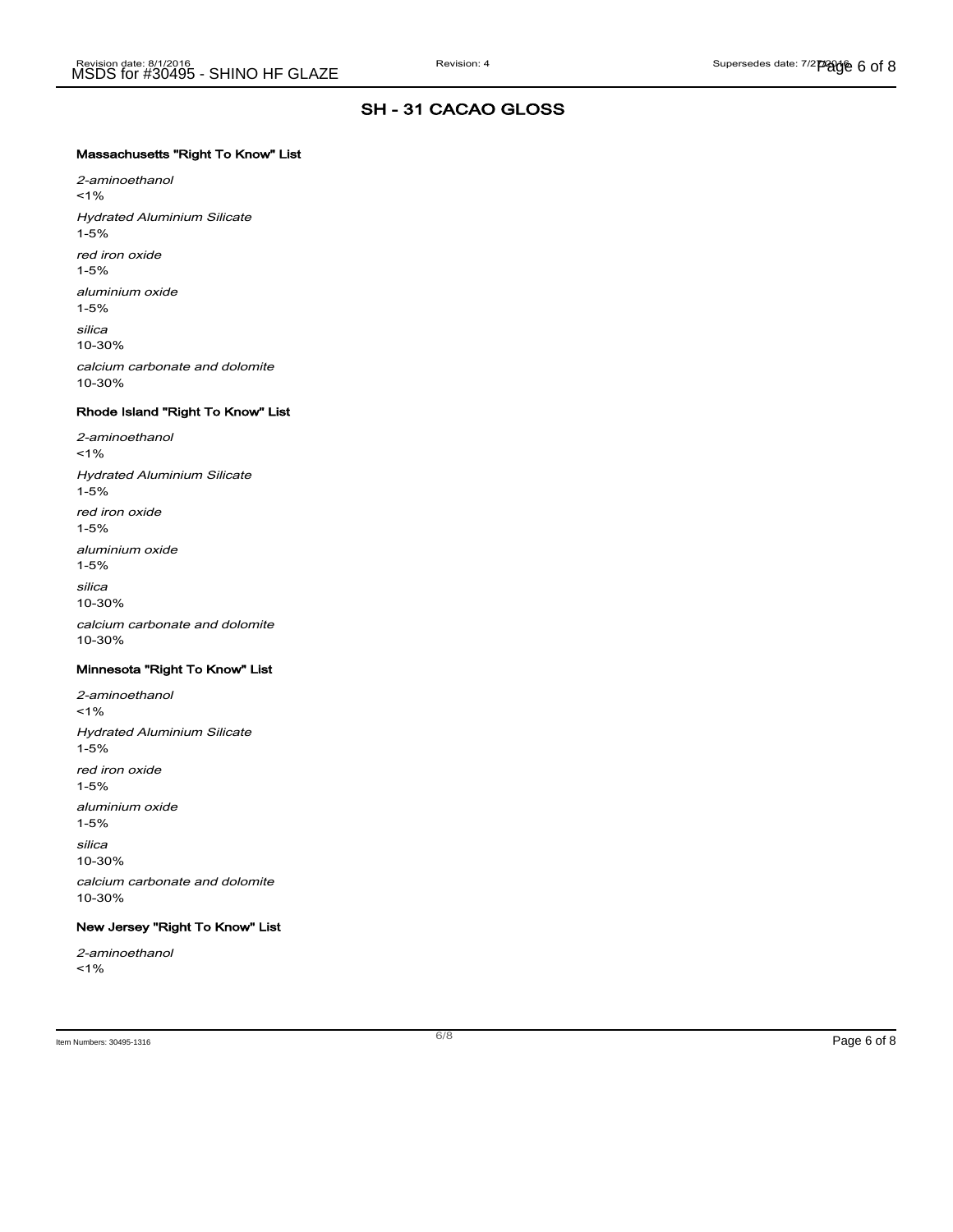Hydrated Aluminium Silicate 1-5% Tin Oxide 1-5% red iron oxide 1-5% manganese dioxide 1-5% aluminium oxide 1-5% silica 10-30% calcium carbonate and dolomite

Pennsylvania "Right To Know" List

2-aminoethanol  $1%$ Hydrated Aluminium Silicate 1-5% red iron oxide 1-5% aluminium oxide 1-5% silica 10-30% calcium carbonate and dolomite 10-30%

#### Inventories

10-30%

Canada - DSL/NDSL All the ingredients are listed or exempt.

## US - TSCA

All the ingredients are listed or exempt.

#### US - TSCA 12(b) Export Notification

All the ingredients are listed or exempt.

### 16. Other information

| General information  | The following are the top 5 materials by weight listed for New Jersey (if applicable):- Water<br>7732-18-5, Spodumene1302-37-0, Crystalline Silica14808-60-7, Dolomite1317-65-3,<br>Hydrated Aluminum Silicate 1332-58-7 |
|----------------------|--------------------------------------------------------------------------------------------------------------------------------------------------------------------------------------------------------------------------|
| <b>Revision date</b> | 8/1/2016                                                                                                                                                                                                                 |
| Revision             | 4                                                                                                                                                                                                                        |
| Supersedes date      | 7/27/2016                                                                                                                                                                                                                |
| SDS No.              | 5579                                                                                                                                                                                                                     |

Item Numbers: 30495-1316 Page 7 of 8